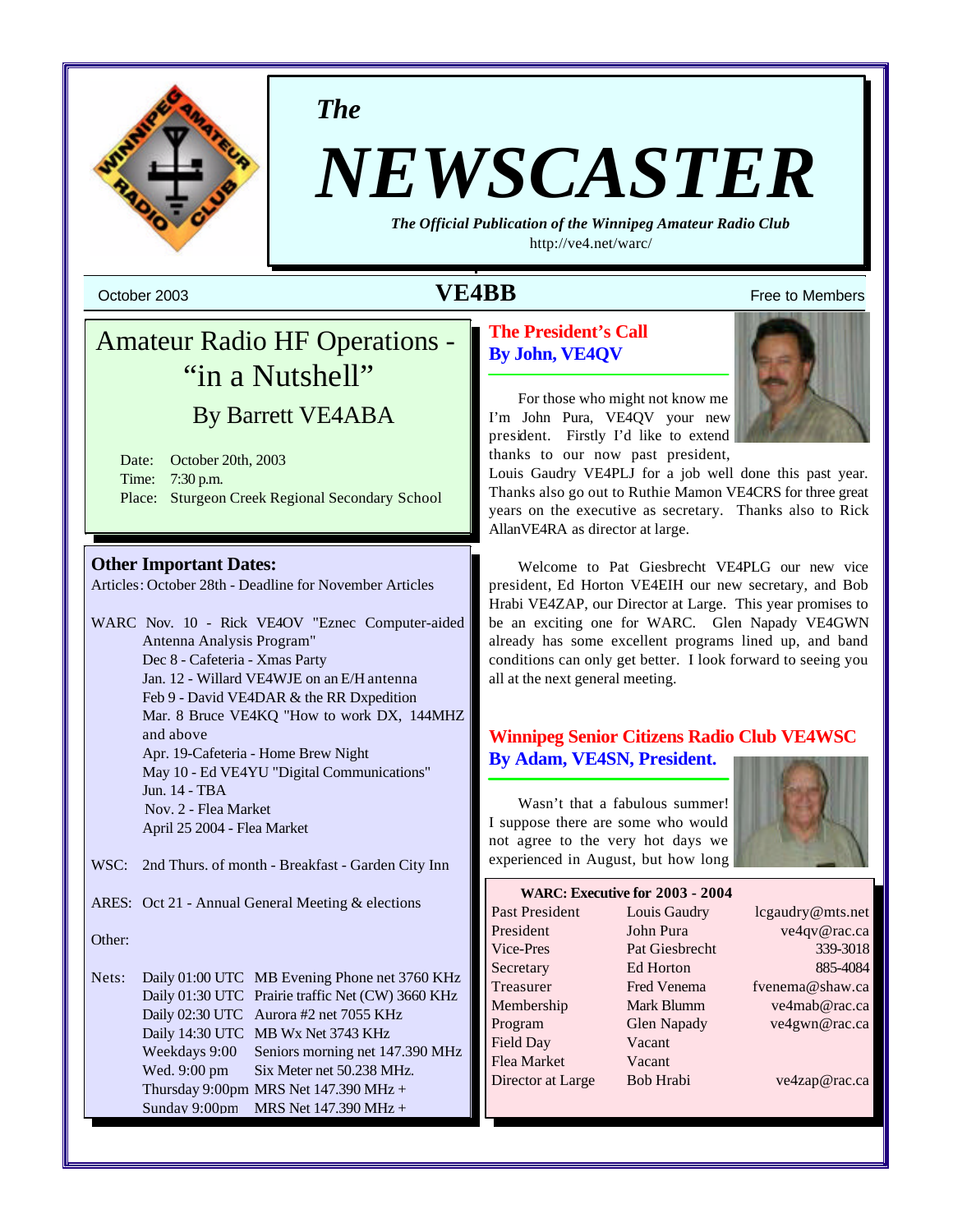does that last? And now with the furnace in my home coming on for the first time this season and with the darkness arriving before 7:30 pm, I can only say…. I hope everyone had one whale of a summer!

Once again it's back to business and normal routines as far as the WSCRC is concerned as we prepare for the Fall and Winter seasons.

The monthly breakfast gatherings at Garden City were continued through the summer months although attendance did suffer a little bit. Winners of the free breakfast draw were Tony Kozak, VE4AO for July, Grant Delaney, VE4HGD for August and Hillel Taylor, VE4TP for September. As usual, those who did attend enjoyed themselves and were served a good breakfast as well.

August 28 was one of those rare days when the weatherman didn't cooperate and brought in some cool and moist weather. Nevertheless it was on that day that our hardy members chose to attend the WSCRC annual picnic. A total of 75 people braved the elements and showed up at the duck pond in St. Vital Park. There was plenty of barbecued hamburgers and hot dogs with all the condiments. The corn was fresh and sweet and there was lots of coffee and soft drinks. Entertainment was provided by Ed, VE4YU and his sound system and also the Intermods performed three songs, one of which was our 20th anniversary song written by the late Paul Palace, VE4PXP. It is to be noted here that joining the Intermods for the first time were Jadianne Drysdale and Lauryn Henderson, both three years old. We believe in starting them at a young age! The event was closed with the serving of a Birthday cake for the 20th anniversary of WSCRC. A good time was had by all!

Our first Executive Board meeting of the season was held on September 17th with the highlight of the meeting



being the Archives report by Ed Henderson, VE4YU. Among the many donations received by the club over the past few weeks was included a copy of QST magazine published in 1922. Ed gave a brief presentation of some of the more interesting articles from that publication.

That's it for this time around. To all you eager DXers out there… things will get better so keep those rigs warm and ready. 73 and good hunting!

#### **Minutes for W.A.R.C. September 8th, 2003 Submitted by Ed, VE4EIH**

Minutes taken by Ruth Mills VE4XYL in the absence of the secretary Ed Horton VE4EIH. Meeting was called to order at 1930 hrs. Members were welcomed, followed by introductions. There were 42 members in attendance. Congratulations to Aruni Perera VE4WMK who, at 9 years of age, got her Basic Amateur Radio License. She attends meetings with her father VE4WKP.

David VE4DAR moved to accept the June 2003 minutes as printed in the Newscaster. Seconded by Derek VE4HAY. Motion carried.

Introduction of the 2003/2004 Executive

- U President: John Pura VE4QV
- U Vice-President: Pat Giesbrecht VE4PLG
- U Secretary: Ed Horton VE4EIH
- U Treasurer: Fred Venema VE4FV U Program: Glen Napady VE4GWN
- U Director at Large: Bob Hrabi VE4ZAP

The President extended a thank you to Louis VE4PLJ, who served as President for the year, as well as the past Secretary Ruthie VE4CRS, who served on the executive for 3 years. The Board of Directors require a few more members, so Glen VE4GWN asked for volunteers.

#### *Treasurer's Report*

 (Fred VE4FV) Bank balance as of August 29, 2003 was \$5,611.33

#### *Program*

(Glen VE4GWN) To date, Glen does not have any definite dates or programs in place, but he does have several programs lined up.

October:  $TBA =$  to be announced November: Rick Lord - Computers December: Christmas Party April: Home brew Night

Derek VE4HAY suggested that someone prepare a primer course on proper etiquette and skills, for those going on HF for the first time. Other suggestions were HF Digital Modes and introduction to IRLP.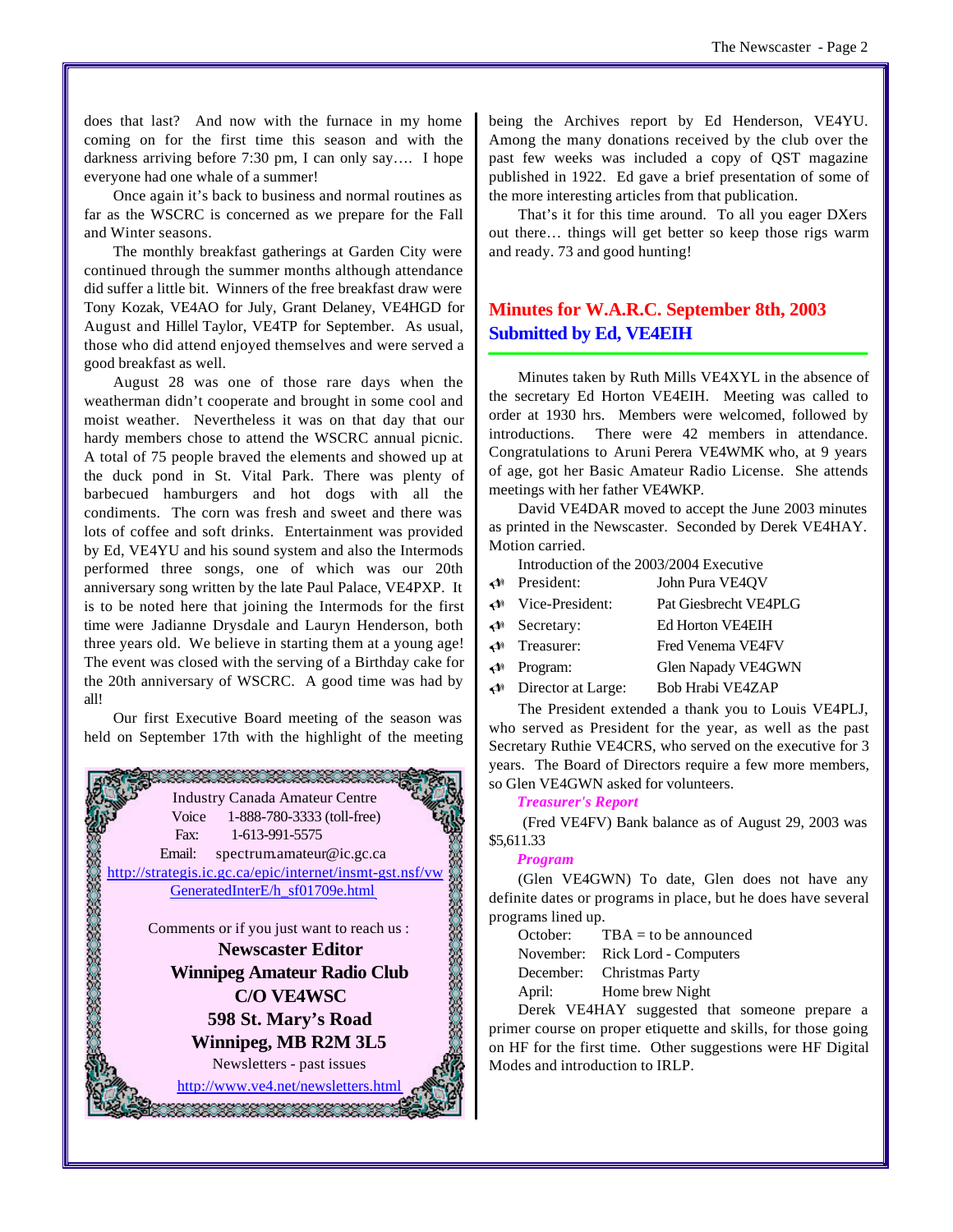#### *R.A.C.*

(Derek VE4HAY) There will be a meeting with CARAB soon. However a date has not yet been set.

#### *Flea Market*

 (Bob VE4ZAP) Plans are in order for the Flea Market to be held on Sunday, November 2, 2003 at the Heritage Victoria Community Club. For tables, call Ruth VE4XYL at 837-6915 or Mariska VE4MMG.

#### *M.A.R.M.*

 (Tom VE4SE) Tom reported that the MARM Fest was a very successful event and a good time was had by all. Dave VE4XN will send a report once his computer virus is fixed.

#### *Field Day*

(John VE4QV) Report not complete. Will be submitted at a later date.

*New Business* 

- No new business.

*Good & Welfare of the Club*

- ¸ Announcement (Dave VE4DAR) VA4PDC, Prairie Dog Central Railway Dx-pedition, September 20, 2003, 11:00 am - 3:00 pm. Tickets sell at \$20 each which includes the train ride and a prize draw. Over 100 tickets have been sold to date. Bring your picnic lunch.
- Radio Interference Bob VE4ZAP reported that there is a group trying to trace the interference.
- ¸ 50/50 Draw of \$16.50 was won by George VE4GHR.

Ted VD4VID moved that the meeting be adjourned at 2008 hrs. In place of a program, a social visit took place.

#### **WPGARES Jeff Dovyak VE4MBQ**

The CANWARN Summer Severe Weather Season wrapped up SUN 07SEP. There were at least ten (10) CANWARN Nets run this season. Thanks again to the 2003 VE4WWO Net Controllers VE4s:WF, AJR, VID, RCJ, HGD, KEH, TJR, KAZ, RST, HAZ, ALW, AEY, MMG, SE, JNF, GWN, WTS, EH, ACX, DWG, MBQ.

Twenty-six (26) WPGARES members and associates provided volunteer Amateur Radio communications for the NWIRA Regatta 21-23AUG at Winnipeg Rowing Club. Thanks to Interlake ARC for use of VE4ARC and thanks to Yori Tsuji for use of VE4TWO. The volunteer operators were: VA4AA, VE4s: AJR, HAZ, MAQ, ZAP, ACX, CDP, WF, EH, XYL, WJE, HGD, SE, FV, DWG, HK, MMG, JHJ, EAR, ALW, WTS, RST, OAK, VZ, JNF, MBQ.

Nineteen (19) WPGARES members participated in Exercise 37 the evening of 27AUG at the City Of Winnipeg Emergency Operations Centre (EOC). The goals of this exercise included:

- w familiarize members with after hours entrance to City Hall complex
- $\bullet$  discuss organization of City Emergency Preparedness Program
- $\bullet$  meet Emergency Program Coordinator and Assistant under relaxed atmosphere
- see normal configuration of VE4EOC equipment
- find out where additional ARES equipment is stored and how to set it up.

Twenty-two (22) WPGARES members and associates provided volunteer Amateur Radio communications on a cool, wet morning for the Terry Fox Run SUN 14SEP. We covered the four run sites in Winnipeg (Assiniboine Park, The Forks, Kildonan Park, Harborview Park) plus the Provincial Office. Thanks to Interlake ARC for use of VE4ARC and to Prairie Communications for use of VE4CNR. Thanks to our volunteers VE4s:KAZ, KU, OAK, CRS, DAR, MMG, HK, ZAP, STS, CDP, DWG, WF, ESX, YYL, GWN, AKS, KAB, JHJ, MGR, GWB, AJR, MBQ.

Eleven (11) WPGARES members and associates provided volunteer Amateur Radio communications on another cool, wet morning for the Parkinson Superwalk SUN 21SEP at St. Vital Park. Thanks to Dick VE4HK for coordinating this event. Thanks to our volunteers VE4s: GWN, YYL, OAK, MMG, WF, ZAP, AJR, CDP, TJR, JNF, HK.

The next WPGARES meeting - which will be the Annual General Meeting - is TUE 21OCT 1900h at Sir Wm Stephenson Library 765 Keewatin Street. Nominations for the 2003-04 WPGARES Executive are to be submitted to Jeff VE4MBQ by SUN 12OCT. The current members of the Executive have indicated that they are prepared to stand for another year. The members attending the AGM will deal with a review of the 2002-03 Financial Statement and be asked to approve a budget for 2003-04. There is a possibility that the City might require new members and perhaps all members to undergo background checks before being granted access to the EOC and other civic facilities. A Notice of Motion was given at our SEP meeting for debate at the AGM dealing with incorporating background checks into our membership criteria if it becomes a condition imposed by the City for civic access.

*Parkside Appliance & Electronics*



**Sales & Service of Computers & Software Home repairs offered**

**John, VE4JNF 386 Belvidere Street 885-9278 <http://www.escape.ca/~ve4jnf> ve4jnf@escape.ca**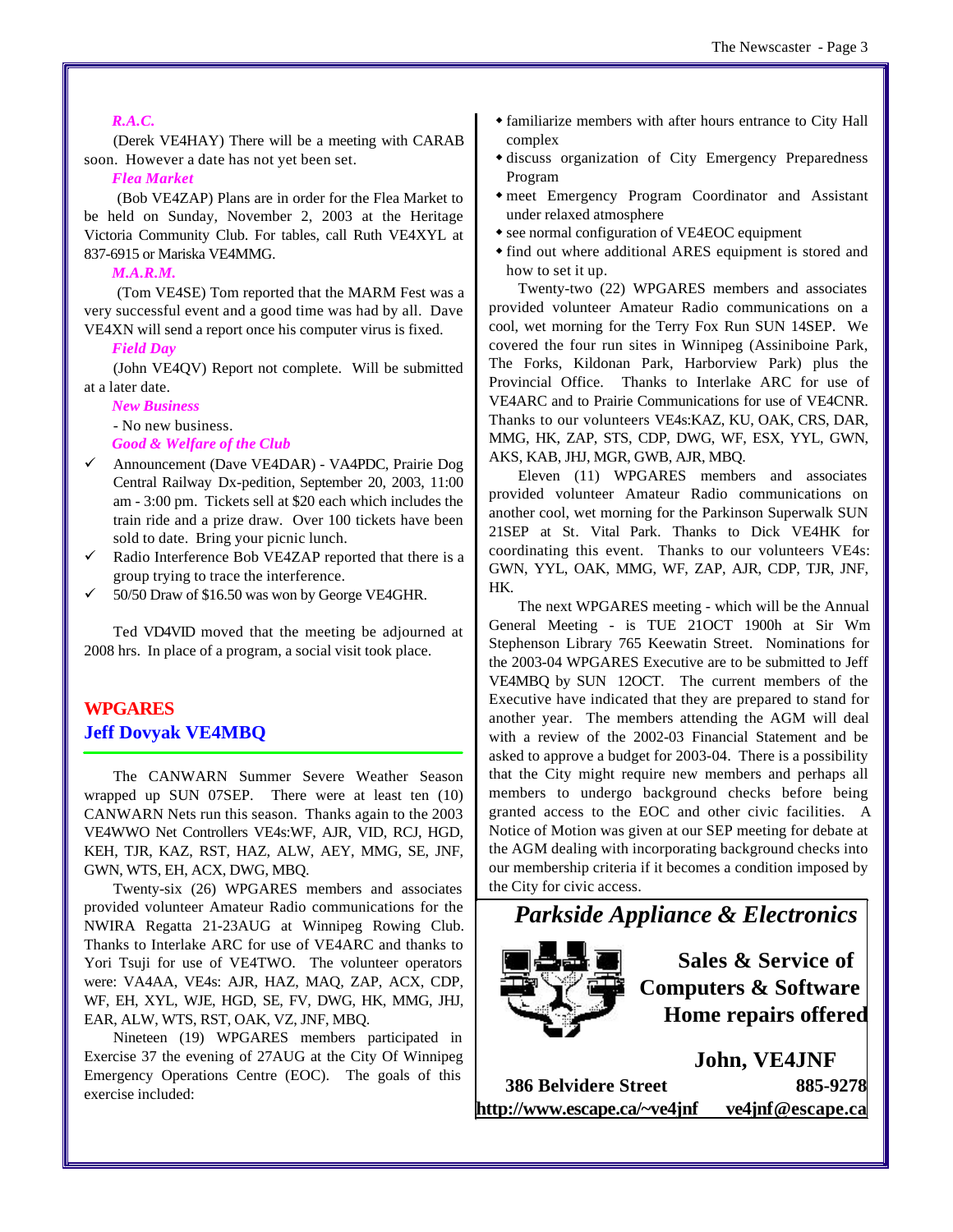#### **Contest Calendar**

#### *October*

| SARL 80-Meter QSO Party              |             | 1700Z | Oct 2             |
|--------------------------------------|-------------|-------|-------------------|
| TARA PSK31 Rumble                    |             | 0000Z | Oct 4             |
| Oceania DX Contest                   | Phone       | 0800Z | Oct 4             |
| <b>EU Autumn Sprint</b>              | <b>SSB</b>  | 1500Z | Oct 4             |
| California QSO Party                 |             | 1600Z | Oct 4             |
| QCWA QSO Party                       |             | 1800Z | Oct 4             |
| RSGB 21/28 MHz Contest               | SSB         | 0700Z | Oct 5             |
| <b>YLRL Anniversary Party</b>        | CW          | 1400Z | Oct 8             |
| 10-10 Day Sprint                     |             | 0001Z | Oct 10            |
| Oceania DX Contest                   | CW          | 0800Z | Oct 11            |
| <b>EU Autumn Sprint</b>              | CW          | 1500Z | Oct 11            |
| Pennsylvania QSO Party               |             | 1600Z | Oct 11            |
|                                      | and         | 1300Z | Oct 12            |
| <b>FISTS Fall Sprint</b>             |             | 1700Z | Oct 11            |
| <b>Iberoamericano Contest</b>        |             | 2000Z | Oct 11            |
| North American Sprint                | <b>RTTY</b> | 0000Z | Oct 12            |
| <b>YLRL Anniversary Party</b>        | <b>SSB</b>  | 1400Z | Oct 15            |
| <b>JARTS WW RTTY Contest</b>         |             | 0000Z | Oct 18            |
| <b>ARCI Fall QSO Party</b>           |             | 1200Z | Oct 18            |
| Worked All Germany Contest           |             | 1500Z | Oct 18            |
| W/VE Islands QSO Party               |             | 1600Z | Oct 18            |
| Asia-Pacific Sprint                  | CW          | 0000Z | Oct 19            |
| RSGB 21/28 MHz Contest               | CW          | 0700Z | Oct 19            |
| Illinois QSO Party                   |             | 1800Z | Oct 19            |
| CQ Worldwide DX Contest              | <b>SSB</b>  | 0000Z | Oct 25            |
| Int. Fall Contest                    | CW          | 0001Z | Oct 25            |
|                                      |             |       |                   |
| November 2003                        |             |       |                   |
| <b>IPA</b> Contest                   | CW          | 0600Z | Nov 1             |
|                                      | and         | 1400Z | Nov 1             |
| <b>Ukrainian DX Contest</b>          |             | 1200Z | Nov 1             |
| <b>ARRL Sweepstakes Contest</b>      | CW          | 2100Z | Nov 1             |
| North American Collegiate            | CW          | 2100Z | Nov <sub>1</sub>  |
| <b>ARCI Running of the QRP Bulls</b> |             | 2100Z | Nov 1             |
| <b>IPA</b> Contest                   | <b>SSB</b>  | 0600Z | Nov $2$           |
|                                      | and         | 1400Z | Nov <sub>2</sub>  |
| High Speed Club CW Contest           |             | 0900Z | Nov <sub>2</sub>  |
|                                      | and         | 1500Z | Nov 2             |
| DARC 10-Meter Digital Contest        |             | 1100Z | Nov <sub>2</sub>  |
| <b>WAE DX Contest</b>                | <b>RTTY</b> | 0000Z | Nov 8             |
| Japan Int. DX Contest                | Phone       | 0700Z | Nov 8             |
| <b>SARL Field Day Contest</b>        |             | 1000Z | Nov 8             |
| OK/OM DX Contest                     | CW          | 1200Z | Nov 8             |
| Anatolian ATA PSK31 Contest          |             | 1800Z | Nov 8             |
| <b>LZ DX Contest</b>                 | CW          | 1200Z | Nov 15            |
| All Austrian 160-Meter Contest       |             | 1600Z | Nov 15            |
| <b>ARRL Sweepstakes Contest</b>      | <b>SSB</b>  | 2100Z | Nov 15            |
| North American Collegiate            | SSB         | 2100Z | Nov 15            |
| RSGB 1.8 MHz Contest                 | CW          | 2100Z | Nov 15            |
| CQ Worldwide DX Contest              | <b>CW</b>   | 0000Z | Nov <sub>29</sub> |
|                                      |             |       |                   |

#### **RAC Morse Survey results are in**

The RAC web site survey page was set up on August 3rd, and continued except for the Ontario power blackout, until August 31. Over 1400 responses were received, with over 1300 of these being valid and worth retention. The remainder were duplicates, responses from outside Canada, clubs, or multiple call signs for the same amateur, invalid call signs etc. Some responses were incomplete and therefore unusable. A detailed report has been prepared for the RAC Board of directors, to help them in reaching decisions on how to advise Industry Canada on the Morse issue. All comments (over 150 pages in total) have been forwarded to the Board, and to the group working on possible revisions to the examination content and structure.

#### *Results*

The important overall results of the survey are:

| $\blacktriangle$     | Two of three Canadian amateurs responding to the            |  |  |  |  |  |  |  |
|----------------------|-------------------------------------------------------------|--|--|--|--|--|--|--|
|                      | survey (66 %) wish to see Morse Code dropped as a           |  |  |  |  |  |  |  |
|                      | requirement for access to the HF bands.                     |  |  |  |  |  |  |  |
| $\leftrightarrow$    | Two of three, (69 %) want to see changes to the Basic       |  |  |  |  |  |  |  |
|                      | Exam.                                                       |  |  |  |  |  |  |  |
| $\blacktriangle$     | 9% reported that they are not currently active, but 67 %    |  |  |  |  |  |  |  |
|                      | of these also said they favoured dropping Morse             |  |  |  |  |  |  |  |
| $\blacktriangle$     | Less than 1% said they were not interested                  |  |  |  |  |  |  |  |
| $\blacktriangle$     | 58 % have the Advanced qualification                        |  |  |  |  |  |  |  |
| $\blacktriangle$     | Of those who have the Advanced qualification, 57 %          |  |  |  |  |  |  |  |
|                      | say drop Morse and 75 % say change the basic exam           |  |  |  |  |  |  |  |
| $\blacktriangle$     | 59 % have a Morse qualification                             |  |  |  |  |  |  |  |
| $\blacktriangle$     | Of those who have the Morse qualification, 51 % say         |  |  |  |  |  |  |  |
|                      | drop Morse testing, 77 % say change the basic exam.         |  |  |  |  |  |  |  |
| $\blacktriangle$     | 47 % have both Morse and Advanced. 52 % of this             |  |  |  |  |  |  |  |
|                      | group favor dropping Morse, and 77 % are in favor of        |  |  |  |  |  |  |  |
|                      | changing the basic exam.                                    |  |  |  |  |  |  |  |
| $\blacktriangleleft$ | 63 % say they like to operate VHF and 66 % of these say     |  |  |  |  |  |  |  |
|                      | drop the Morse qualification for HF                         |  |  |  |  |  |  |  |
| $\triangleleft$      | 78 % say that they like to operate HF or would like         |  |  |  |  |  |  |  |
|                      | access to the HF bands and 66 % of these say drop           |  |  |  |  |  |  |  |
|                      | Morse.                                                      |  |  |  |  |  |  |  |
|                      | Results by Area.                                            |  |  |  |  |  |  |  |
|                      | The relative enthusiasm in different parts of Canada for    |  |  |  |  |  |  |  |
|                      | dropping the Morse requirement can be found in the          |  |  |  |  |  |  |  |
|                      | following table. The four Atlantic provinces were combined. |  |  |  |  |  |  |  |
|                      | Percentage wishing to drop Morse<br>Area                    |  |  |  |  |  |  |  |
|                      | <b>MB</b><br>78 %                                           |  |  |  |  |  |  |  |
|                      | AB and NT 75 %                                              |  |  |  |  |  |  |  |
|                      | BC and YT 68%<br>65 %                                       |  |  |  |  |  |  |  |
|                      | PQ<br><b>ON</b><br>64 %                                     |  |  |  |  |  |  |  |
|                      | <b>SK</b><br>62 %                                           |  |  |  |  |  |  |  |
|                      | Atlantic<br>58 %                                            |  |  |  |  |  |  |  |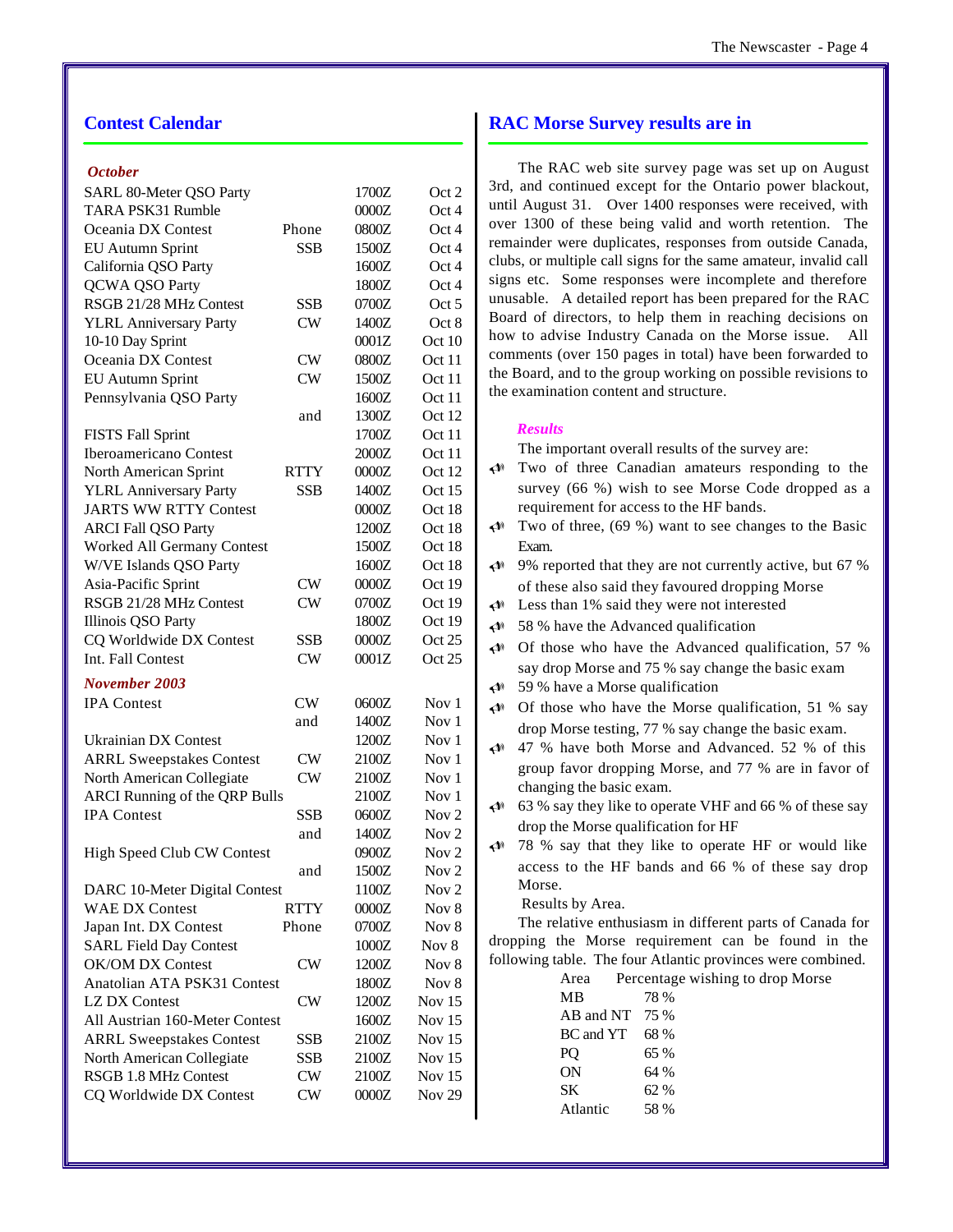| <b>Type</b>               |     | Breakdown of Responses by Type of Certificate and Province (%) |    |    |    |                  |    |    |    |           |    |          |          |
|---------------------------|-----|----------------------------------------------------------------|----|----|----|------------------|----|----|----|-----------|----|----------|----------|
| <b>Certificate</b>        | All | ON                                                             | BC | AВ | QC | MВ               | SK | NB | NF | <b>NS</b> | PE | YT       | NT       |
| <b>Basic only</b><br>40 % | 31  | 31                                                             | 25 | 40 | 34 | 35               | 40 | 27 | 16 | 30        | 44 | $\bf{0}$ | $\theta$ |
| 5 %<br><b>Advanced</b>    | 9   | 9                                                              | 8  | 12 | 10 | 18               | 11 | 9  | 15 | 7         | 8  | 50       | 50       |
| 9%<br><b>Morse</b>        | 12  | 12                                                             | 9  | 9  | 14 | $\boldsymbol{4}$ | 11 | 15 | 19 | 17        | 8  | 25       | $\theta$ |

#### *Type of Certificate of respondent*

The largest number of respondents, were those who had passed both a Morse and an advanced test. The next largest group were those who had passed the Basic only. As the following table shows, this corresponds well with the percentages in the Industry Canada database. For the whole of Canada, response from Basic- only holders was a bit low, and response from Advanced (no Morse) certificate holders was a bit high.

#### **News from the Net**

#### *BELGIUM, GERMANY DROP MORSE REQUIREMENT*

Belgium and Germany are the latest countries to drop the requirement to pass a Morse code examination to obtain HF operating privileges. Their action followed the decision of World Radiocommunication Conference 2003 to delete the treaty requirement calling on applicants to prove Morse proficiency to have HF access. Belgians holding ON1-prefix Class B tickets can get new Class A HF licenses and ON4, 5, 6 or 7 prefixes by applying to Belgium's telecommunications authority and paying a 5 Euro fee. As of August 8, some 200 Belgian Class B licensees had taken advantage of the plan. Starting August 15, an estimated 33,000 German Class 2 VHF/UHF-only licensees will be permitted access to the HF bands on an equal footing with current Class 1 licensees. "Morse telegraph knowledge as a prerequisite to use the high-frequency bands is no longer required," said a statement from the German Federal Ministry of Economy and Labor (BMWA). "These rules apply for foreign Amateur Radio licensees with comparable privileges operating during visits in Germany." At least for now, the upgraded Class 2 licensees will use their current call signs (prefixes include DB, DC, DD and DG). Switzerland was the first country to drop the Morse requirement, albeit on a provisional basis while it makes the rule change permanent. The UK soon followed. Radio Amateurs of Canada is conducting a national on-line Morse survey <http:://www.rac.ca/news/msurvey.htm>to record Canadian

amateurs' preferences on the current 5 WPM Morse requirement for HF access. The RAC Board of Directors will consider the results of the survey in arriving at a recommendation for Industry Canada, which will decide the matter in Canada. *-- ARRL*

#### *New Zealand to prepare for removal of Code requirement*

#### 15 August 2003

The recent ITU World Radio Conference in Geneva (9 June to 4 July 2003) reviewed Article 25 of the International Radio Regulations relating to the Amateur Service. The Conference decided that the ability to send and receive morse code is no longer a requirement for amateurs to use the HF bands below 30 MHz. Administrations now have a choice as to whether morse code should continue to be a requirement for amateur operation in the HF bands.

The ITU decision aligns with New Zealand's position on this issue. Consequently, the Ministry intends to remove morse operating competency from the syllabus for the New Zealand General Amateur Operator's certificate. The Ministry is also considering related matters such as the ongoing requirement for a limited amateur operator's certificate, reciprocal licensing arrangements, and other consequential changes to the examination syllabus.

The changes will be implemented as part of the next round of updates to the New Zealand Radiocommunications Regulations 2001, which is expected to occur later in 2003. Details of the final arrangements will be published on this web site and communicated by letter to all licensed amateurs Until the necessary changes to the regulations are made, however, holders of Limited Amateur Operator's certificates are not entitled to operate on bands below 30 MHz. In the meantime the Ministry will be consulting with the New Zealand Association of Radio Transmitters Inc. and other parties who are interested in having an input to the development of policy on the changes. Anyone who is interested in providing such input should write to The Manager, Radio Spectrum Planning, Ministry of Economic Development, PO Box 1473, Wellington, or email info@rsm.govt.nz *--Ministry of Economic Development,*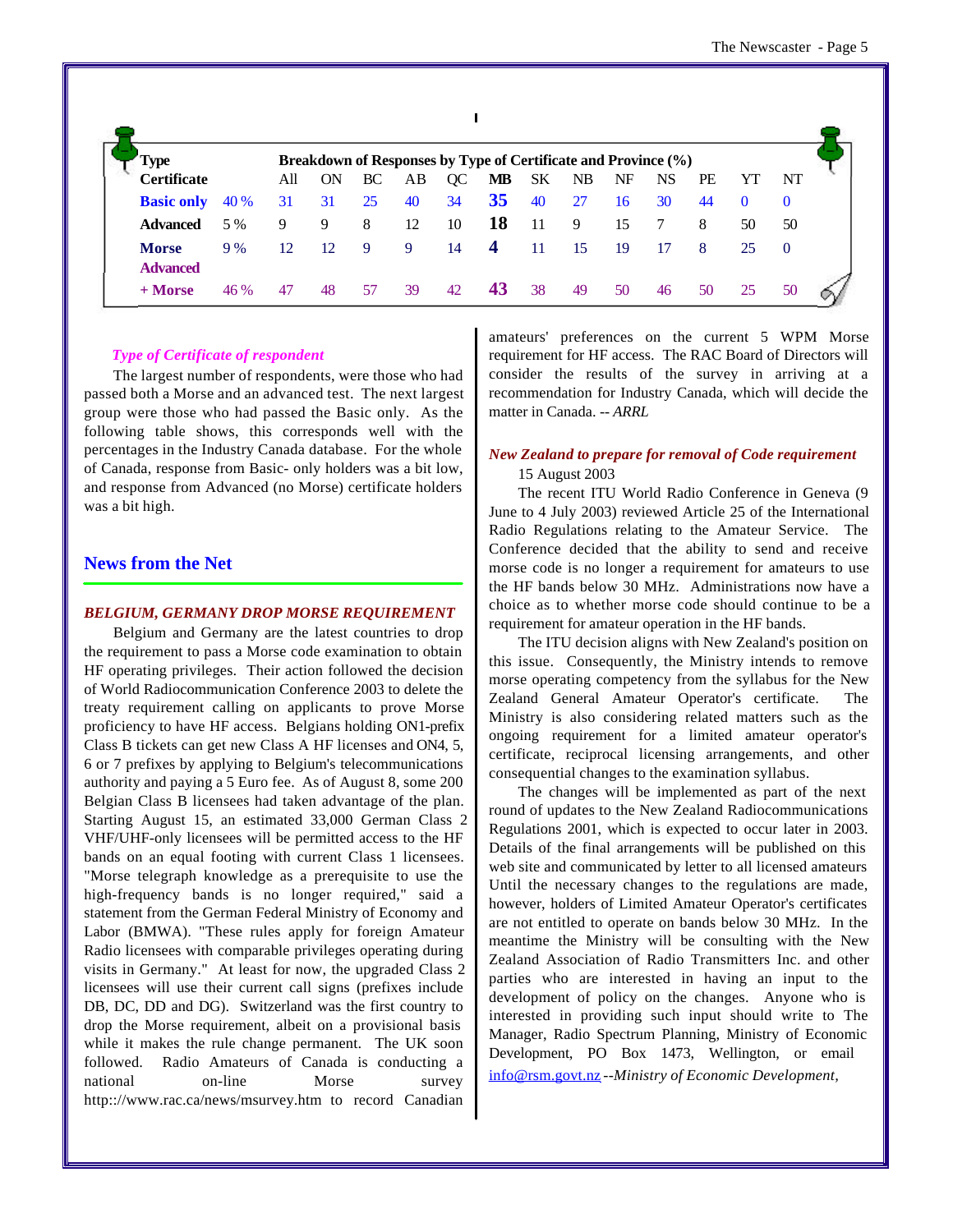#### *Norway & Netherlands drop Morse*

The Norwegian Post and Telecommunication Authority reportedly has told the Norway Radio Relay League that the three former license classes with LA, LB and LC call sign prefixes were combined into one class on August 19. Those holding LC call signs have been issued new LA-prefix call signs, and those holding LB-prefix call signs may apply for LA call signs if they wish. The Netherlands Radiocommunications Agency announced this week that Morse proficiency will cease to be a requirement for HF access as of September 1. The Netherlands' Class A and C licenses which correspond to CEPT Classes 1 and 2 respectively will enjoy the same privileges, although they'll retain their distinctive call sign prefixes for now. The change does not affect the Class N license, which permits 2-meter and 70-cm operation only. A letter to all amateurs was to go out this week to all hams in the Netherlands*. --ARRL*

#### *Austria drops code in September*

Information from Austria's IARU member-society, the Austrian Radio Transmitters Union (OeVSV), indicates that country will grant provisional HF access to all CEPT Class 2 licenses "sometime in September," pending formal changes. *-ARRL*

#### *Australia draft Discussion paper on Amateur Service*

Check this site for the PDF file

[http://www.sma.gov.au/aca\\_home/issues\\_for\\_comment](http://www.sma.gov.au/aca_home/issues_for_comment) /discussion/amateur\_review\_disc\_paper.pdf

#### *VK set for code removal*

The Australian Communications Authority is preparing for the removal of Morse code telegraphy tests for amateur licensing, in line with the decision of the ITU in Geneva in July this year. An official announcement by the ACA on when code tests will end is expected in a matter of weeks, if not sooner. The ACA no longer wants to delay the end of code tests until early 2005, which is when the ACA expects to make major reforms for the amateur service. Those regulatory and administrative reforms will flow from the ACA's discussion paper that was released on 22 August for public comment. The only delay now facing the removal of code tests is the legal document drafting process - a government requirement for changes to legal documents including the amateur service regulations. The ACA has received many requests from radio amateurs and representations from the WIA in support of code-free licensing. It will also have an eye on the European Conference of Telecommunications (CEPT) working group meeting this month, which is discussing its implementation of an end of mandatory Morse code tests. The result being widely tipped is that CEPT licensing involving some 40

countries will be code-free. A number of CEPT countries have already jumped the gun by removing the code requirement. A few more radio administrations have told radio amateurs in their country that code-free licensing is supported, but rather than take unilateral action they prefer to wait for it to be done through the formal CEPT decision-making process. The ACA may decide to hold off any announcement on the timing of VK code-free licensing until the CEPT decision is known. Australia has a reciprocal licensing agreement with the CEPT and any decisions it makes will be felt down under. *-- WIA- Victoria*

#### *SOUTH AFRICA - IMPORTANT PRECEDENCE WITH AR ANTENNA AND MAST INSTALLATIONS*

After an 8 year battle with neighbours and just about every conceivable authority, Oakdale AR Club member Dennis Wells, ZS1AU, has made an important breakthrough with his mast and antennae installations at his home in Durbanville. Stemming mainly from an awkward neighbour who didn't like the tower and antennae when it was initially installed, Dennis has stood up to all manner of demands from the Municipality, ICASA, etc., to either remove his installation or shut down his station. Just 4 weeks ago, the whole matter was brought to a surprising conclusion with a letter from the Public Defender, stating that Dennis, having complied with the existing rules and regulations, must be allowed to continue with his hobby without further harassment by any of the parties concerned. This would include not having to make any changes to his mast or antenna installation. Dennis also states that he is very thankful to the SARL! *-- SARL* 

#### *Diamonds a ham's best friend ?*

Eetimes.com has reported that Nippon Telegraph and Telephone Corp. (NTT) has developed a diamond semiconductor device that operates at 81 GHz. The NTT lab has collaborated with the University of Ulm in Germany, that had already succeeded in fabricating FET devices, to develop a thin-film layer diamond semiconductor device. The joint team formed T-shaped gates on the diamond layer that is on a 3 square millimeter diamond substrate. The gate width, that determines the performance of devices, is 0.2 micron. The device operated continuously at 81 GHz. NTT researchers said that once the peripherals technology is established they expect to boost the output power of the device as high as 30 Watts per square millimeter, the level required for practical use. NTT is now working to further decrease impurities to improve the quality of diamond crystal. It is targeting devices with an operating frequency of 200 GHz and an output power of 30 Watts per square millimeter. *(Reported by Peter Ellis VK1KEP in QNEWS)*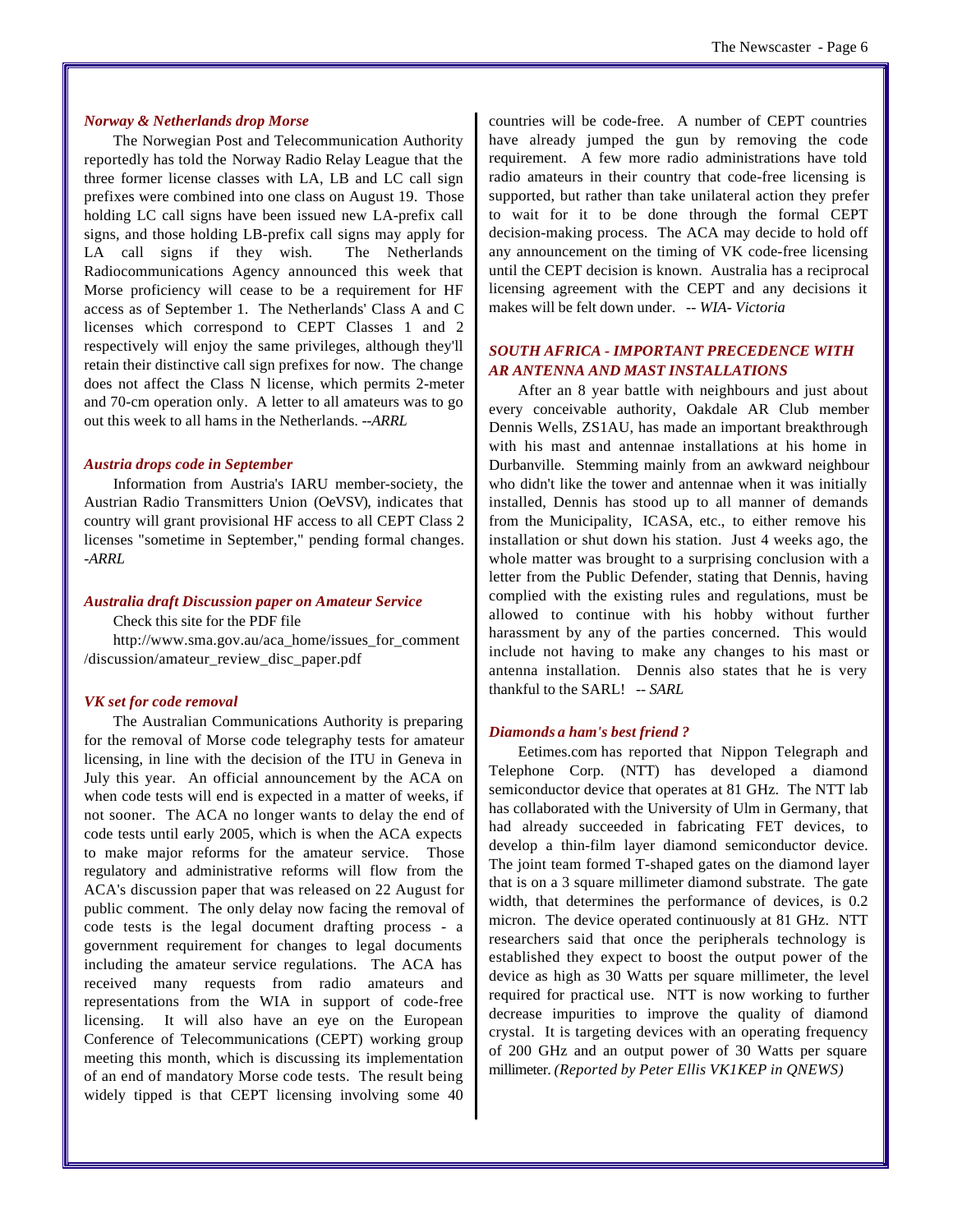#### *VE6SH, Tim Ellam nominated as IARU Vice President.*

The Administrative Council of the International Amateur Radio Union (IARU) held its annual meeting on 6-8 September 2003 in Amsterdam. The International Secretariat presented nominations of candidates for President and Vice President for the 2004-2009 term, and the nominations were unanimously endorsed by the Council. Larry E. Price, W4RA, was nominated for a second term as President. Timothy S. Ellam, VE6SH/G4HUA, was nominated as Vice President. The nominations will be submitted to the IARU member-societies for ratification *-- RAC*

#### *Great new initiative for RAC Youth Education Program*

The Almonte Radio Repeater League (ARRL) in eastern Ontario is challenging each and every amateur radio club across Canada to match its \$100 donation to the RAC Youth Education Program. The purpose of the newly established Youth Education Program is to promote the use of amateur radio in Canadian schools across the country. Details about the Program, headed by Bj Madsen, VE5FX, can be found by clicking on "Youth Education" *--RAC*

#### *ARRL ANNOUNCES CONTEST RULE CHANGES*

The ARRL Contest Branch has announced rule changes governing ARRL-sponsored operating events. The changes become effective November 1, 2003. In any contest that requires off-time, any claimed off-time period must be at least 30 minutes long. "Remember that listening time counts as operating time when calculating off-time," said ARRL Contest Branch Manager Dan Henderson, N1ND. Second, the Northwest Territories (NWT) multiplier has been renamed "Northern Territories"--abbreviated NT--for contests that use ARRL and Radio Amateurs of Canada (RAC) sections as part of the exchange. "While not an official RAC section, the VE8, VY1 and VY0 (Northwest Territories, Yukon and Nunavut) are grouped together as a multiplier in the ARRL November Sweepstakes and the ARRL 160-Meter Contest," Henderson explained. "The new name and abbreviation will more accurately describe their makeup." Henderson said use of the NWT abbreviation was inconsistent to designate a multiplier that also included Yukon and Nunavut. Awards for ARRL-sponsored contests will continue to be issued to the VE8, VY1 and VY0 together as the Northern Territories section. Finally, in contests using geopolitical entities as multipliers--the ARRL RTTY Roundup, the ARRL International DX Contest and the ARRL 10-Meter Contest--the official abbreviation for Northwest Territories is NWT. "This change brings the multipliers for those events into a consistent form," Henderson said. ARRL encourages contest participants to update the necessary files for their logging software. *--ARRL*

#### *Ireland Drops Code*

ComReg have announced that with effect from the 15th of September 2003 a Morse Test is no longer required for access to the HF Bands. Accordingly, B licensees may now operate freely on all the HF Bands subject to the same power limits applicable to A licensees. No formal application is required to avail of this concession. Because not all countries operating under the CEPT agreement have yet removed the mandatory Morse requirement, operation by B licensees on the HF Bands abroad is confined to those countries that have done so. At this point there will be no change to existing callsigns. B licensees who wish to do so may apply for an A callsign but will be required to pass a Morse test. New licence applicants who have passed the Theory Test will continue to be issued with a callsign having a three letter suffix ending in B, unless they also pass a Morse Test. *-- Irish Radio Transmitters Society Radio*

#### *Requirement for Morse Code Examination for General class Licence Removed.*

The Info-comm Development Authority of Singapore that as from the 15th of September the requirement for a Morse code examination for HF operating privileges in Singapore was removed. As from the 16th of September all current and future licences will be convertible to General Class with full HF privileges. Singapore is thought to be the first country in Asia to adopt the recent amendments of Article 25 of the ITU Radio Regulations. *-- Singapore Amateur Radio Transmitting Society*

#### **My First Year as a Ham By David, VE4DAR**

#### *(Written Dec. 1992)*

Yesterday I celebrated my first birthday as a "ham". Radio amateurs, who have been on the air for forty or fifty years and have albums full of QSO cards, may not be impressed. But to me it was significant event.

In August the D.O.C. told me it was much easier now to get an amateur radio station licence. Morse Code was no longer required to get on the air as a beginner. They sent me RIC 24 and 25. A few days later Wayne VE4WR described his Informatics course at St James Collegiate. In September Larry VE4ELH and I started car-pooling to classes two nights a week until January. We studied; wrote the exam; and got our amateur licences (Basic Qualification) and call signs last February.

Most of our class spent a few hundred bucks on ht's to get on the air -- 2 metres, rubber ducky style. Jim VE4AJR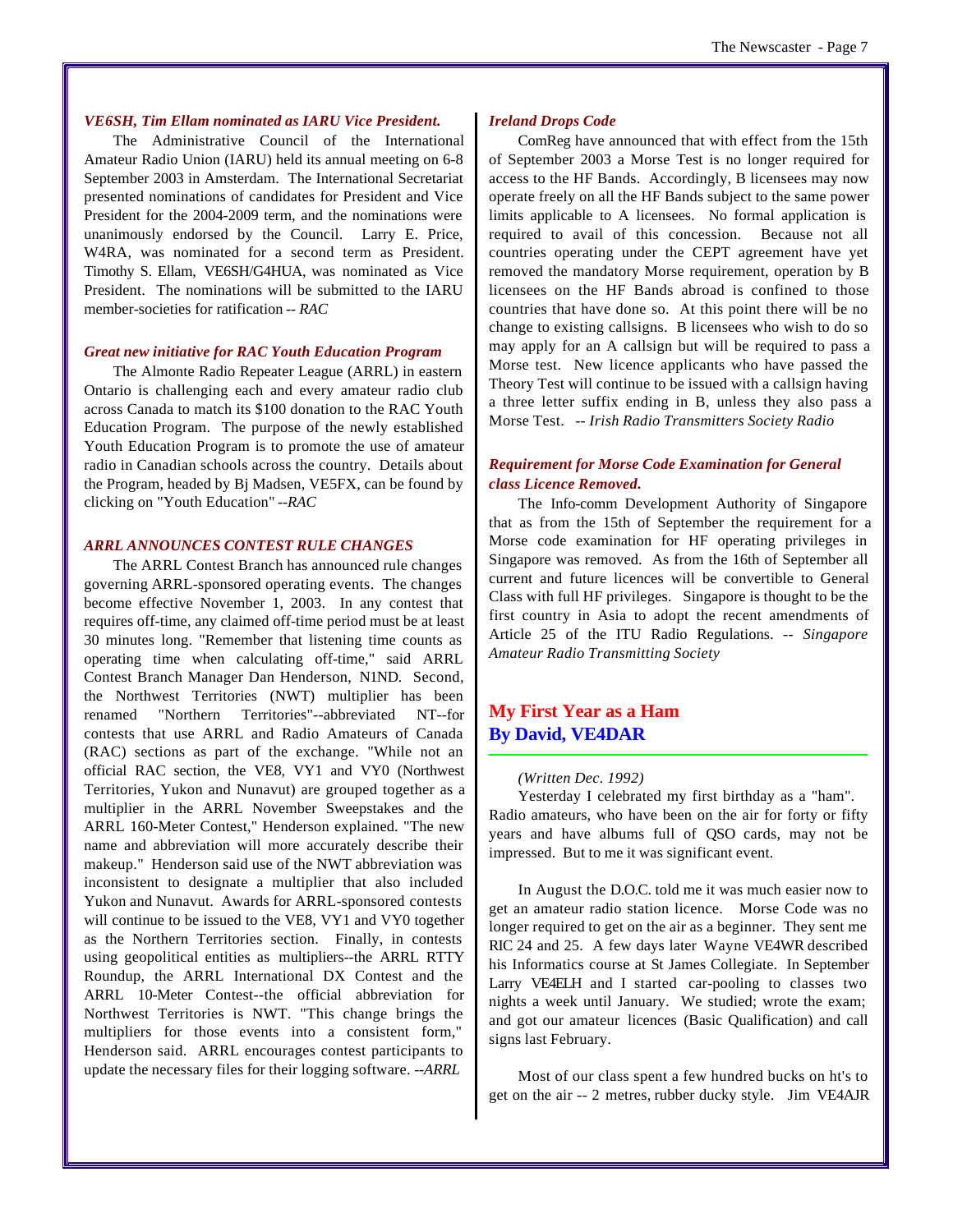helped me put local repeaters into memory and gave me a tour of the Senior Citizens' ham shack. Sandy VE4TEL and I connected some 9913 to a one-dollar "coat hanger special" in the attic and I felt I was really getting into it! "VE4ELH, VE4DAR. How do I sound, Larry? Can you hear me?"

I discovered "London America" (Lorne VE4LA) when we were paired as radio operators in the Manitoba Marathon. Next I worked with Jim VE4AJR at the MS Society's "bike tour" between Headingly and Portage la Prairie. These activities exposed me to the public service facet of amateur radio and helped me to realize the effort, skill and collaboration required to set up the net and to be net control. About then I started checking into the MRS Net regularly.

Field Day attracted me to the top of the Saskatchewan Avenue hill where Rene VE4TV demonstrated ATV. In another tent I witnessed the flying fingers of Ed VE4YU sending CW for double points. Judy VE4JBN showed me how to write up the log for another operator. Kay VE4YF encouraged me to get on the air. I was really nervous when I tried HF. But I was thrilled to reach WA4USN on an aircraft carrier near Los Angeles! Next day Bill VE4UX gave me a shove into starting on my Worked All Winnipeg Award. During the summer I visited the Manitoba Amateur Radio Museum at Austin; had a QSO with someone flying a hot air balloon; and met Dave VE4XN and other hams at the International Hamfest at the Peace Gardens.

Perhaps my best rag chews have been at the "golden arches" where hams gather every morning to exchange info and advice. You can listen to Vic VE4GJ describe using CW to make reservations for Trans Canada Airline, or overhear someone talk about teaching veterinary students how to artificially inseminate cows! Many are seniors on coffee break after walking Polo Park Mall. Nothing slack about that crew! Most are active hams interested in Packet and computers; ready to offer government free advice on how to run this country. Saturday mornings they graciously expand the "net" to include us neophytes. I tried "coffee at the BK" on Narin Avenue one Sunday evening, but it's too far for me to become a regular.

I've joined the Manitoba Repeater Society and I attend the Winnipeg Amateur Radio Club's monthly meetings. Twice I've been privileged to be net control for the MRS net. Stations along the net were patient while I tried to build skill. One of Alec's VE4AIM battery charger kits. The kits almost finished on my workbench! Learning CW has been a challenge. Three times I've started and stopped. Nevertheless, I am determined

to get my 12 wpm endorsement by summer. Perhaps I'll join Vern VE4VQ on a Dxpedition to Cumberland House, Saskatchewan.

It's been a busy and fulfilling first year. I've met hams who are inquisitive, inventive, helpful and courteous. Thanks to all who have answered my many questions and have encouraged me to try the various aspects of this hobby (obsession?).

#### **RAC - Midwest Director Report By BJ, VE5FX**

#### *On the Morse code issue:*

The CARAB meeting with Industry Canada is scheduled for October 23. The CW issue will be a big item on the agenda. I will be attending as one of the RAC representatives.

#### *National Antenna Tower Review:*

Would you like to have input on this issue? Check out <http://www.antennareview.ca/english/welcome.htm>

#### *Power Line Communications:*

check out<http://www.rac.ca/news/world>

#### *RAC Youth Education Program:*

This program now has five schools interested in participating. One in Winnipeg and one in Saskatoon. We have a WEB site - go to the RAC WEBsite: <http://www.rac.ca>then 'Info Centre' then the 'Youth Education' Can you help out with financial assistance, resources or expertise? Can your club participate. Check out our WEBsite to see how you might be able to take part in this vital undertaking. This will be another major presentation at the CARAB meeting with Industry Canada.



#### **Jamboree On The Air 2003 is October 18-19**

 The annual Jamboree On The Air (JOTA), which combines Amateur Radio and scouting, takes place this year on October

18-19. JOTA offers amateurs an opportunity to offer Boy Scouts and Girl Scouts (Cub Scouts, Brownies and Girl Guides are welcome) a chance to participate in this worldwide scouting tradition--now in its 46th year--and share experiences over the air with other scouts. Maxim Memorial Station W1AW will be on the air for at least part of this year's JOTA.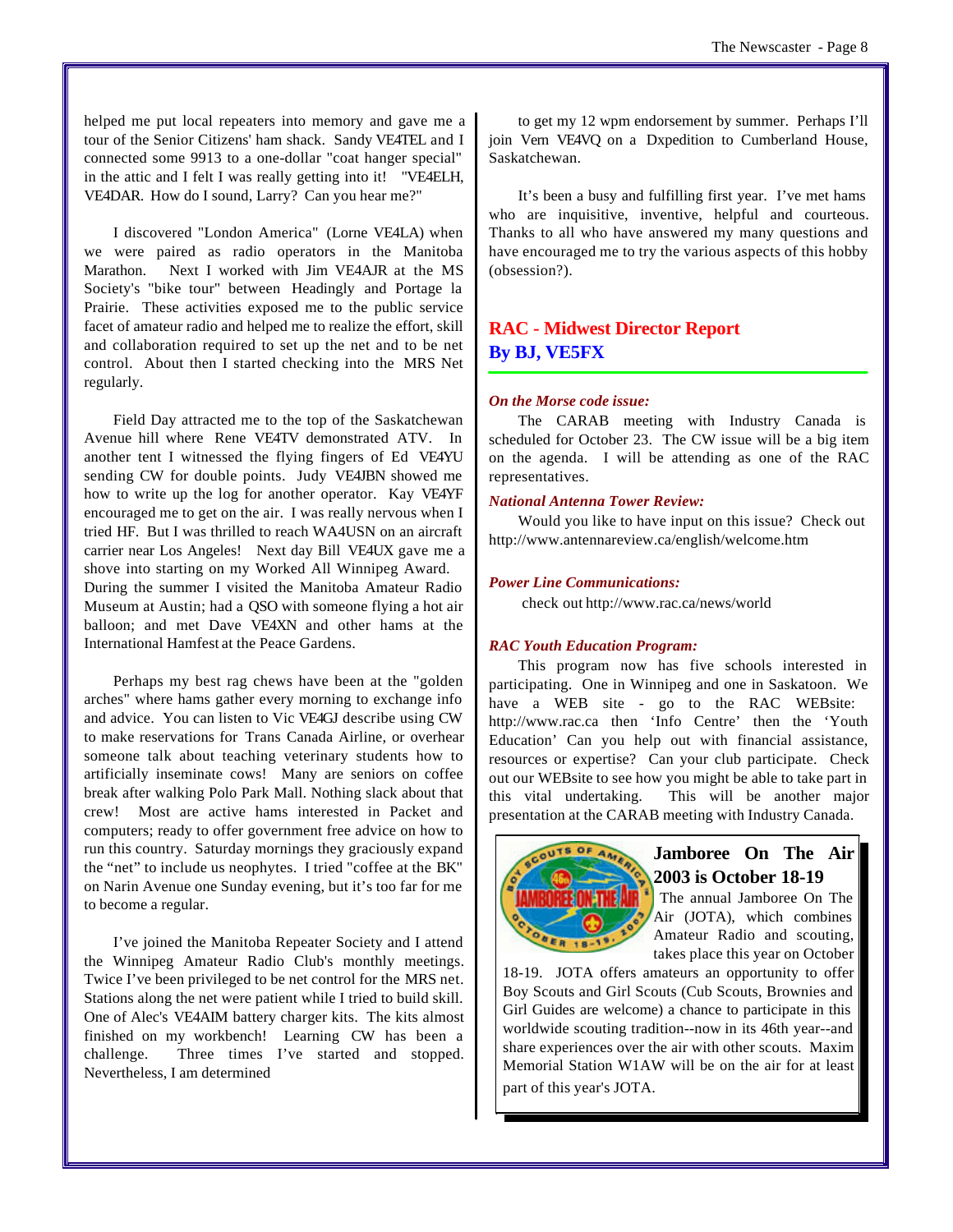#### **Rail Road DX-pedition**

#### *Around the world in 4 hours on the 'radio ham' express*

*Extracted from the Winnipeg Free Press Sun Sep 21 2003 By Shamona Harnett*

The West Kildonan senior's chosen mode of communication? Not the phone or even the Internet.

He uses amateur radio.

For almost 50 years, Romanchuk has been an amateur radio operator, commonly known as a radio ham. He's one of more than five million people worldwide who have taken up the hobby. Most admit radio hamdom is all about the thrill of contacting people around the world using relatively basic technology that does not require a server or cell tower. The only things required are an antenna, a radio, technical know-how and the love of the radio chase.

"We often set our radio equipment up in some bleak, God-forsaken place and hope to get in touch with someone," explained Romanchuk, who is also president of the Winnipeg Senior Citizens' Radio Club. "It's a lot of fun if you



Ruthie Maman and David Rosner prepare to board the Prairie Dog Central along with 120 other amateur radio operators. Photo by Marc Gallant / Winnipeg Free Press

have the constitution."

Romanchuk was one of about 120 Winnipeg radio hams and their families who chartered the historic Prairie Dog train yesterday for a massive radio outing to Warren. The goal, said David Rosner, who masterminded the trip, was "to talk to the world."

All amateur radio operators in North America must be federally licensed. Industry Canada assigns hams their own radio bands and identities after they pass an extensive technical exam. There are about 500 licensed hams in Manitoba. Most are part of a close-knit community who share a unique lingo and a passion for the airwaves.

"For fun we set up stations and go some place unusual -- an island, a train," said Rosner, adding that yesterday's

four-hour train trip was the first time a large group of Manitoba radio hams tried to make contact from a moving vehicle. "We wanted to see who we can contact. It depends on the signals and the sunspot cycle."

During the ride, operators made about 100 contacts, all within North America.

Along for the trip was Kent Haase, a data specialist with Environment Canada who has dabbled in the hobby for the last year-and-a-half. And he's captivated.

"It's a little bit of magic. I know you can communicate with better technology. But cell phones require infrastructure. Amateur radio doesn't." Haase would know. He often travels to the Arctic, where cell phones don't work and communication is difficult, save via his hand-held radio.

"To be able to speak with the other side of the world from a remote place is amazing. When other technology fails, the radio will still work."

In fact, that's why ham radio operators have become an invaluable asset in crisis situations. They volunteer their skills to all levels of government and have helped out in everything from the 1997 Red River flood to the Y2K computer scare to the Manitoba Marathon.

"It's a way to give back to the community," said Don Mackinnon, Manitoba's director of amateur radio emergency services. The former Winnipeg police officer and current lawyer has operated amateur radio for 10 years.

His kids, Kevin, 11 and Ryan, 9, also want to get in on the action. "It's a good hobby to have. I want to get my licence," said Ryan. His inspiration? A 10-year-old girl and recent Sri Lankan immigrant who happens to be the youngest radio ham to be licensed in the province.

One of Romanchuk's greatest "needle-in-a-haystack" experiences happened about eight years ago at a 35,000-person amateur radio conference in Dayton, Ohio. He was wearing his ID number when a young Russian man who flew in for the meeting recognized the number; they had communicated a month earlier.

"It was amazing to me. Can you imagine what the odds are of us being in the same room at the same time?" said Romanchuk. "He and I chatted like old-time friends."

Ed Henderson, a radio ham for 49 years, has also had far-reaching contacts. He's overheard the late Jordanian leader King Hussein, a known ham radio operator. Romanchuk and Henderson are worried their hobby is dying. So they are helping out in a national effort to bring the hobby to local schools.

"That's why that 10-year-old was such a refreshing thing to see," says Romanchuk. "Man, that's beautiful. Maybe there's hope."

*The author Shamona can be reached by e-mail at shamonah@hotmail.com*